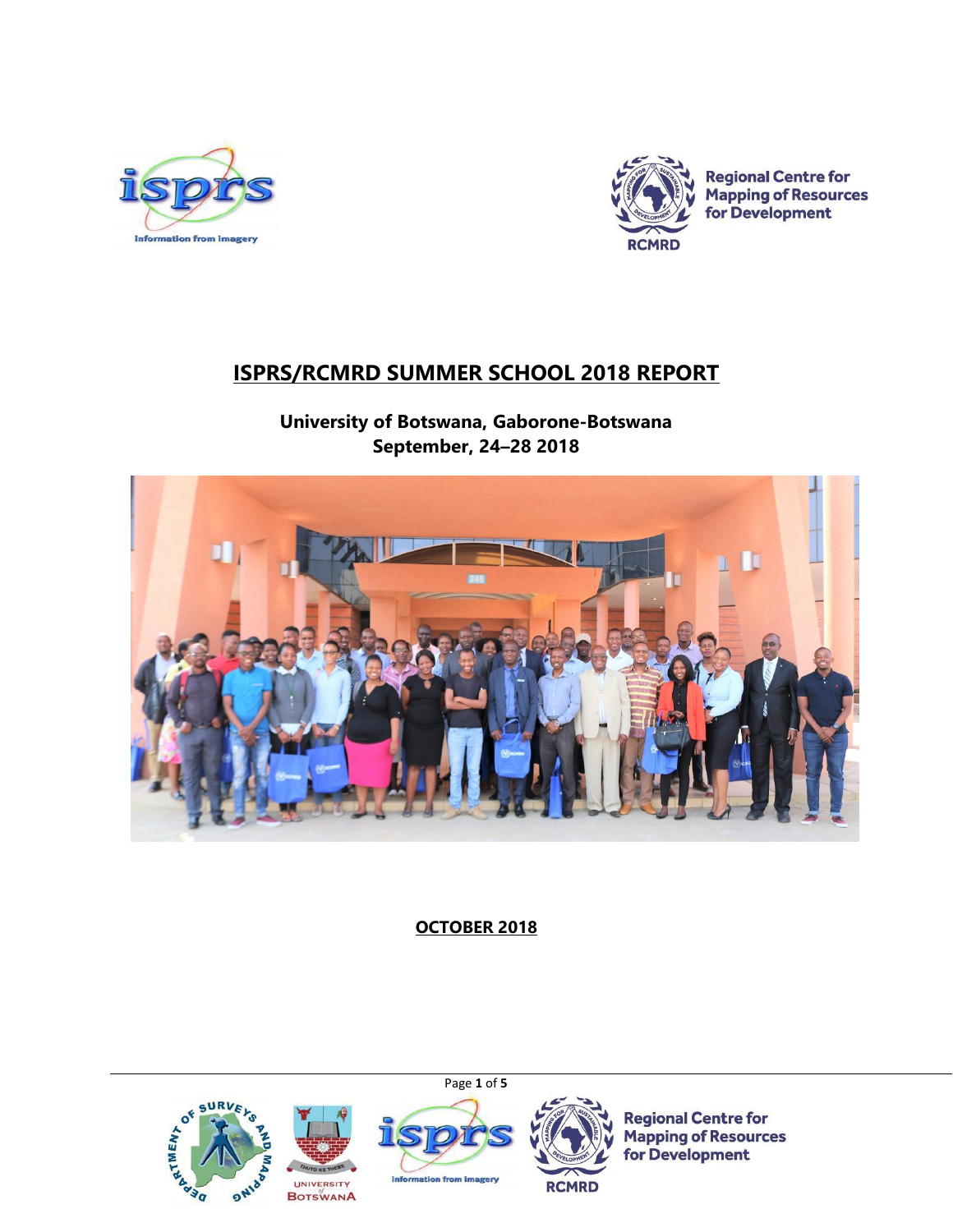## **ISPRS/RCMRD SUMMER SCHOOL 2018 REPORT**

## **Held at University of Botswana, Gaborone-Botswana September, 24–28 2018**

#### **1.0 BACKGROUND**

The Department of Surveys and Mapping (DMS), Botswana under the auspices of the Ministry of Land Management Water and Sanitation Services, Botswana hosted this **ISPRS/RCMRD Summer School 2018** in partnership with University of Botswana (UB).

The Summer School provide participants with the opportunity to develop skills requisite for spatial data processing to address environmental challenges. Throughout the learning week participants focused on developing fundamental and independent-learning skills in natural resource mapping using Earth Observation (EO)/Remote Sensed (RS) data as well as applied Geo-information Technology. Many different, complementary and sometimes overlapping tools were presented and discussed to provide an overview of the existing arena of open source software available for spatial data processing.

The summer school enabled participants to further develop and enhance EO data processing skills they learnt at the tertiary institutions they attended or were attending. Most importantly, it allowed opportunity to start using remote sensing data from ISPRS associate agencies such as European Space Agency (ESA), National Aeronautics and Space Administration (NASA) amongst others. With continuous practice during the learning week, participants got more familiar with EO data as well as developing competencies in areas, including Geo-Information Technologies (GIT/GIS) and EO; Use of Open Source Data & Tools: QGIS 2.18.14; and Learn Google Earth Engine (GEE). Moreover, the participants were introduced to open data from RCMRD open data web page <http://opendata.rcmrd.org/> and other data sources from partners such as NASA [http://earthexplorer.usgs.](http://earthexplorer.usgs.gov/)gov

The sessions provided opportunity for students and young researchers to listen to lectures from various prominent professors and experts within the profession. The participants were drawn from University of Botswana, Botswana Institute for Technology Research and Innovation (BITRI), Botswana International University of Science & Technology (BIUST), Department of Agriculture and Department of Surveys and Mapping. The participants gained skills in the use of Earth Observation (EO). The summer school was well attended attracting 54 participants of which 16 were women.

#### **2.0 PROCEEDINGS:**

In their welcome and executive remarks, Prof. Bolaane (UB) and Mr. Oitsile (Director DSM & Chief Guest) noted that the opportunity accorded by the summer school presented opportunity to delegates to catch up with the ever-changing GIT environment.

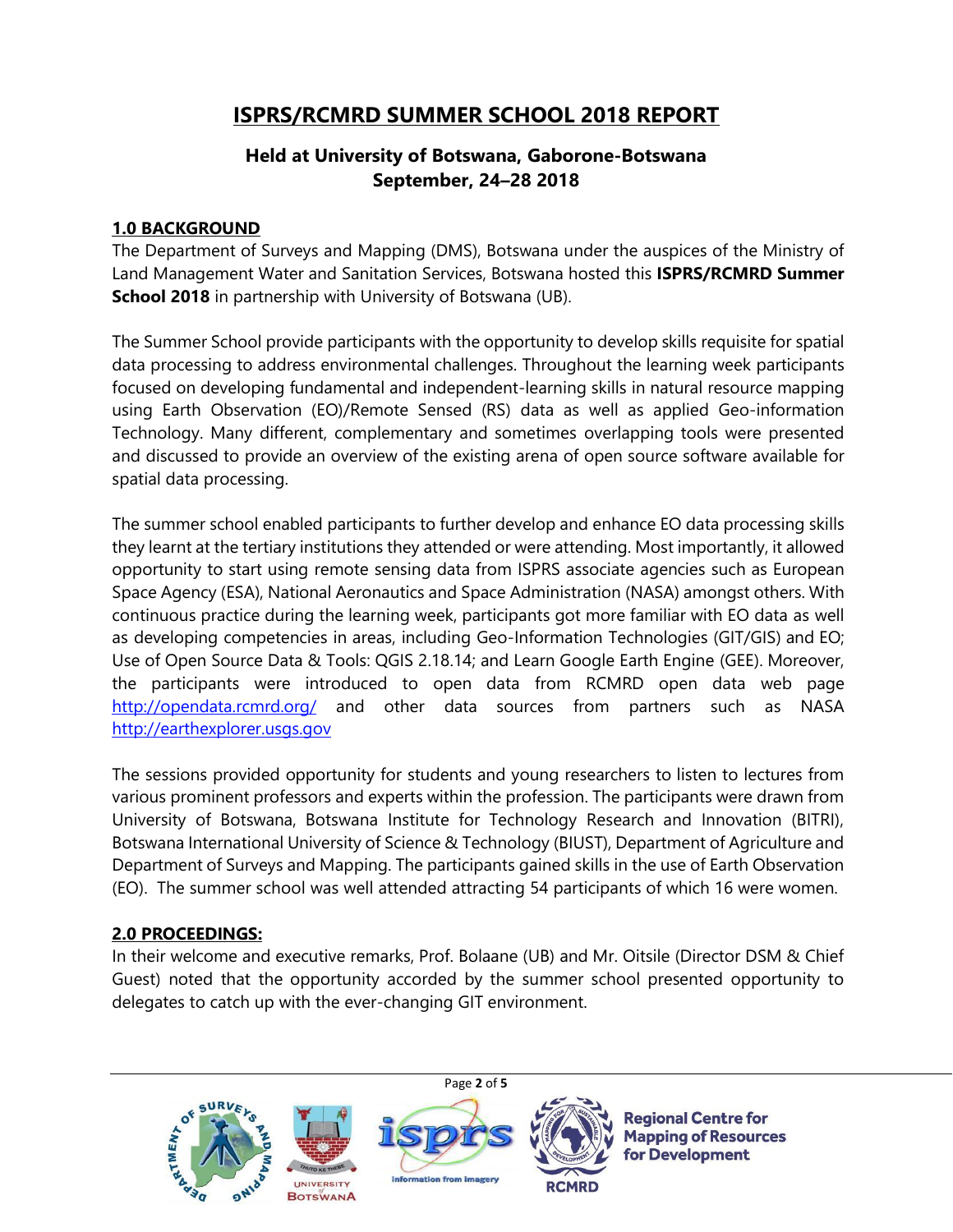They noted that earth observations was crucial in provision of information for sustainable development and in particular so the Sustainable Development Goals (SDGs). The role of the DSM on mapping, remote sensing, land management, land information management and provision, policy implantation, surveying etc couldn't be emphasized thus giving this activity the importance deserved. The Summer School thus provided an opportunity for those working to continuously improve skills in the changing world.

The chief guest intimated that the major challenge faced by national learning institutions presently was the skill gap created by technological changes, hence the need for continuous skills acquisition to close this gap. The purpose of the summer training was intended to address specifically this purpose through made possible through this partnership with DSM, RCMRD, UB & ISPRS. Additionally, it was noted was that this group was very privileged to be the first summer school students and the chief guest urged that the partnership to continue and have this course on an annual basis to change Botswana for the better.

Delegates were urged to not only concentrate on geoinformation techniques but have discourse on application issues statistics, planning, climate change, earth sciences, surveying all of which are gender neutral, hence more women were encouraged to join the geoinformation field. Representation of gender was by far the best so far in an initiative like this.

In closing remarks, the chief guest extended special appreciation to ISPRS, RCMRD and all the partners with special thanks to the University of Botswana for hosting the summer school. He finally recognized and thanked the participants in honoring invitations.

*See appendix for Technical Agenda* (*Appendix I – Summer School Programme/Agenda*)



**Figure 2: Participants in Session**

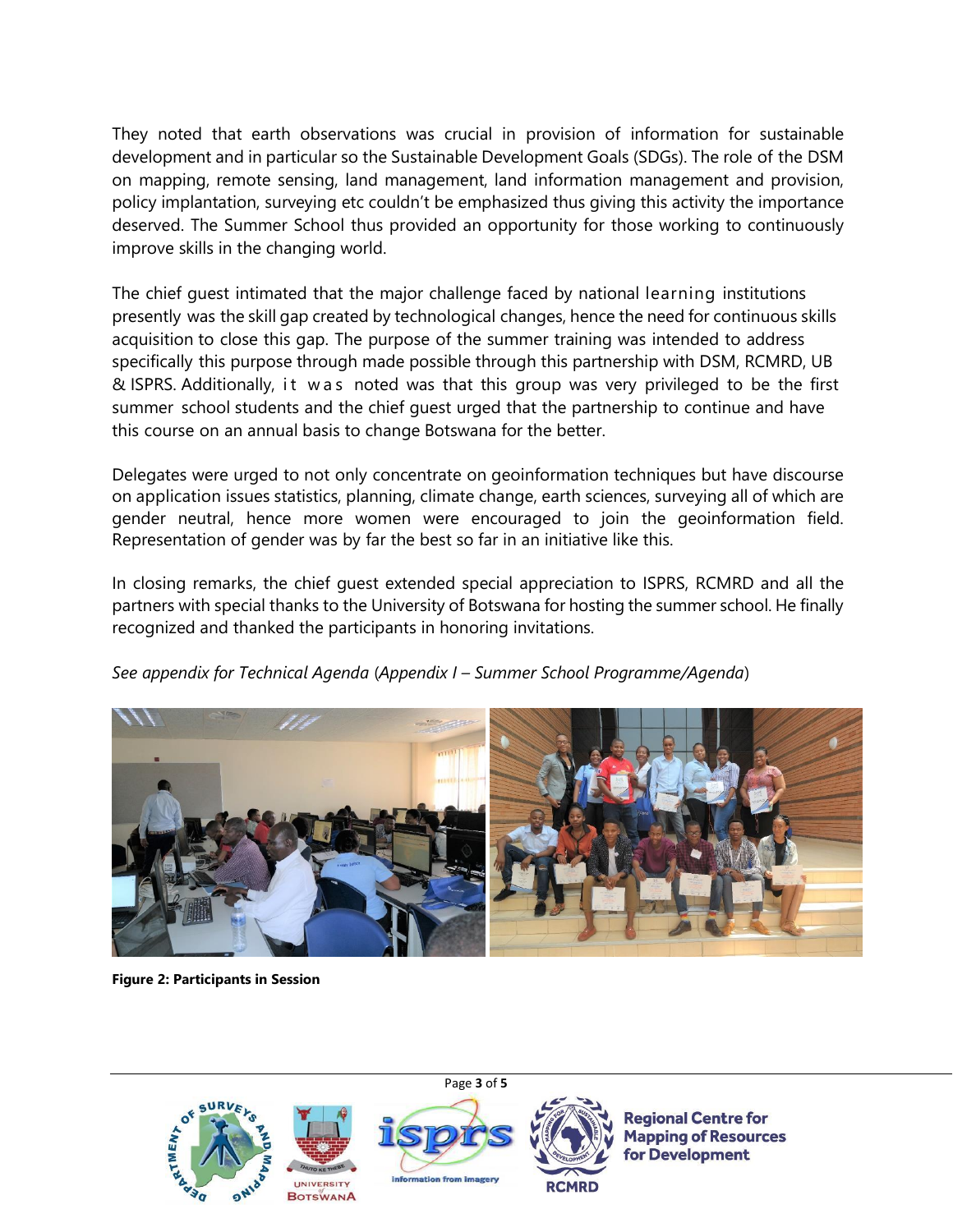## **3.0 EXPECTED OUTCOMES:**

The expected outcomes were achieved as below

- i. Increased capability to pre-process and analyze remote sensed earth observation data
- ii. Use open source tools in analysis of spatial data and remote sensing data
- iii. Building of institutional linkages of participating institutions as well as their technical capacities as well as development of inter-personal networks amongst participants and peers

*Refer to Appendix III – Participant Assessments of the programme.*

## **4.0 RECCOMENDATIONS**

- i. Delegates thanked organizers and gave recommendation that this activity be repeated by involved partners on annual basis with national agencies as well as in institutions represented at 2018 session
- ii. RCMRD/DSM/ISPRS to explore and develop partnership memorandums for technical support with respective institutions represented
- iii. RCMRD/DSM requested to explore more technical sessions to educate various publics on their roles and activities
- iv. RCMRD/DSM/ISPRS requested to hold data sharing forums to sensitize researches, academia and also other government agencies on data repositories and access as well as data infrastructures (SDI)
- v. RCMRD/DSM to partner for future engagements in support of technical training to bring on board other partners such as SADC, USAID, GIZ, UNDP, UNESCO amongst others

## **5.0 CHIEF ORGANISERS**

## **1. Department of Surveys and Mapping, Gaborone-Botswana**

[\(http://www.gov.bw/en/Ministries--Authorities/Ministries/\)](http://www.gov.bw/en/Ministries--Authorities/Ministries/)

- a. Mr. Tshiamiso OITSILE Director DSM [\(toitsile@gov.bw\)](mailto:toitsile@gov.bw)
- b. Abednico Maphuru Deputy Director DSM [\(amaphuru@gov.bw\)](mailto:amaphuru@gov.bw)
- c. Ms. Onalenna MOKGAOTSANE Principal Technical Officer [\(omokgaotsane@gov.bw](mailto:omokgaotsane@gov.bw) / [omokga@gmail.com\)](mailto:omokga@gmail.com)

## **2. Regional Centre for Mapping of Resources for Development** [\(http://www.rcmrd.org/\)](http://www.rcmrd.org/)

- a. Dr. Emmanuel NKURUNZIZA Director General [\(enkurunziza@rcmrd.org\)](mailto:enkurunziza@rcmrd.org)
- b. Prof. John KIEMA Director Technical Services [\(jbkkiema@rcmrd.org\)](mailto:jbkkiema@rcmrd.org)
- c. Mr. Byron ANANGWE Business Development Officer [\(banangwe@rcmrd.org\)](mailto:banangwe@rcmrd.org)
- d. Dr. Kenneth MUBEA Capacity Lead [\(mubea@rcmrd.org\)](mailto:mubea@rcmrd.org)









**Regional Centre for Mapping of Resources** for Development